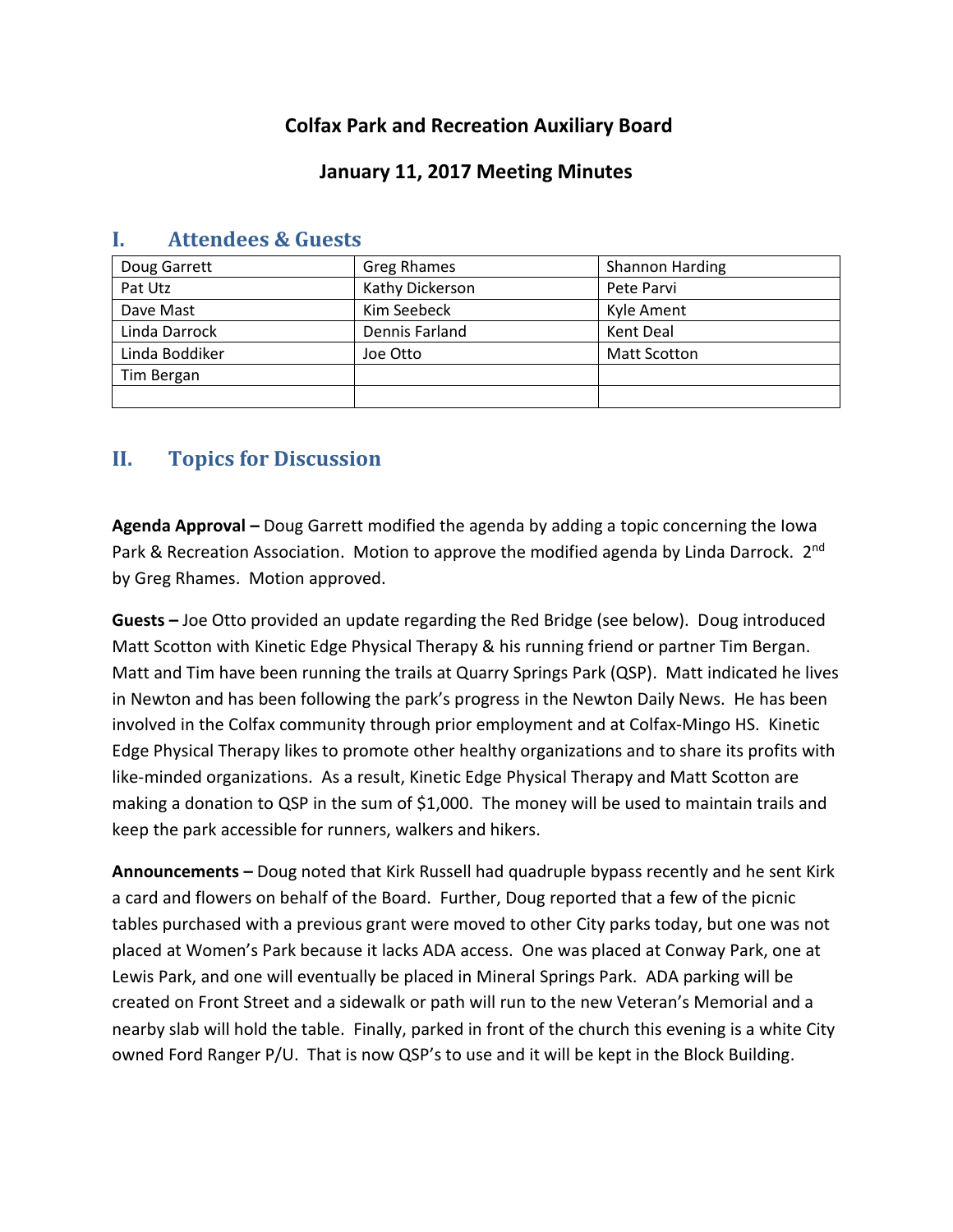#### **Approval of Financials – 12/15/16 through 1/11/17**

- Savings:
	- o Interest: \$31.28
	- o Balance: \$110,771.04
- Checking:
	- o Incomes:
		- **Archery Range Donations: \$1,750.00**
		- Capital Improvement Campaign Donations: \$2,000.00
		- Other Donations: \$235.00
		- Interest: \$1.09
	- o Expenses:
		- Bills & Utilities (also cell phone & sanitation): \$400.83
		- Park Improvements Archery Range: \$2,912.50
		- Gift Expense: \$59.81
		- Square Credit Card Reader: \$49.00
		- Master design/Confluence: \$11,933.30
	- o Balance: \$4,969.68

Kathy Dickerson noted that we've received \$4,000 in donations this month: some general and some archery. But Kathy still had to move \$12,000 from savings to checking, primarily to cover the Confluence payment. Further, Kathy reported that she talked to Nancy with the City about the how-to's of covering the archery range income and payment of the City employee who will staff the range, and QSP's use of a Square Reader versus other payment mediums. Kim Seebeck moves that we use the Square Reader to accept payments at the park; Linda D. seconded. Motion approved. Doug reported the insurance cost for the archery range is \$166.65. Lastly, it was noted that Doug will have the park's checkbook for the next three weeks while Kathy is unavailable.

Motion to approve financials by Shannon Harding. 2<sup>nd</sup> by Kent Deal. Motion approved.

**Approval of Minutes from Prior Meeting –** Greg moved to approve the December 12, 2016, meeting minutes. 2<sup>nd</sup> by Pat Utz. Motion approved.

#### **Committee Reports**

● **Promotions Committee –** Initially, Doug noted we've lost Danae Edwards; she's resigned from the board due largely to geography and competing commitments. Hence, Pat is now almost a one person committee. Please let Pat know if you're interested in participating on the promotions committee. Its next meeting will be held Wednesday,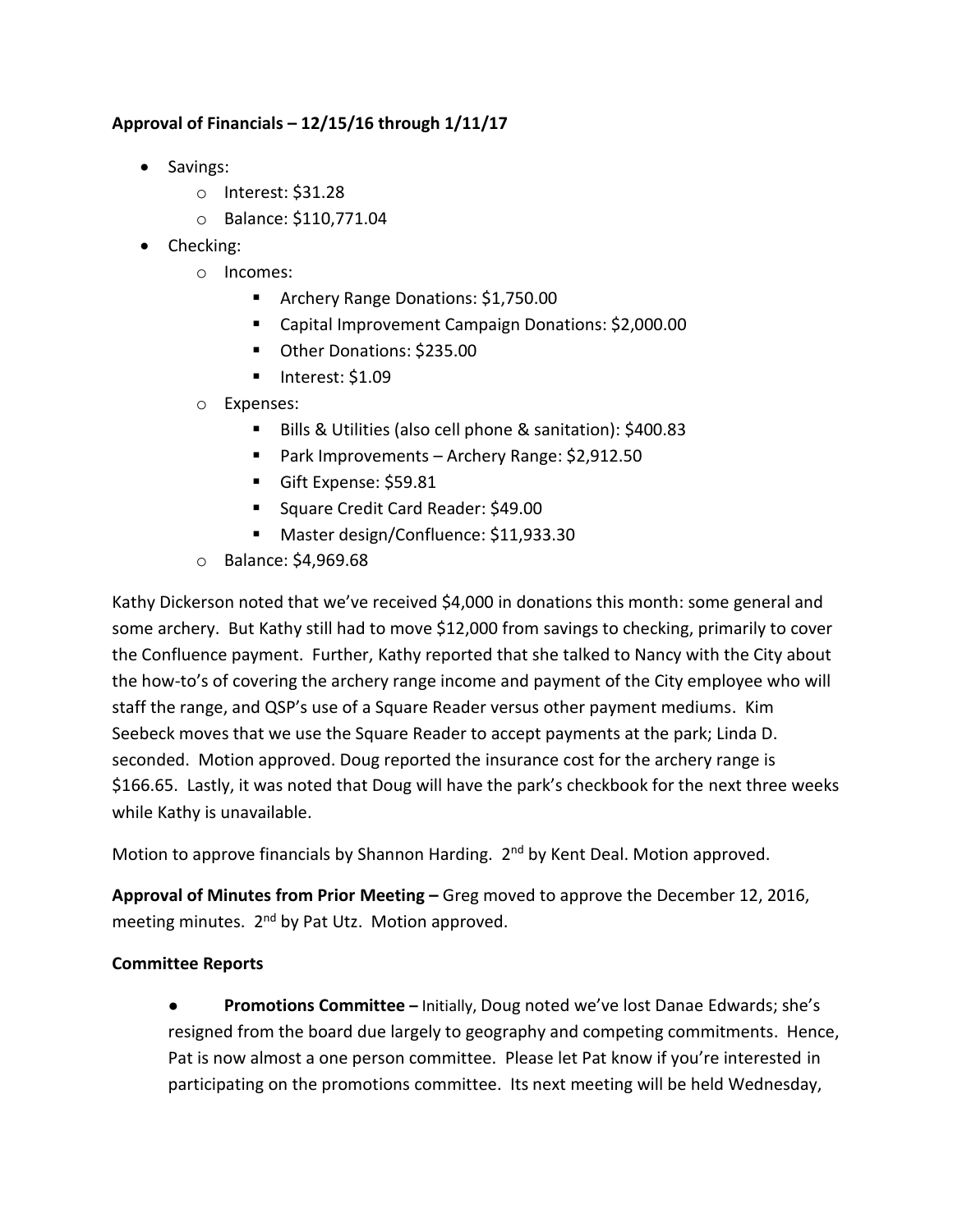January 18<sup>th</sup> at 6:30 p.m. in the park office. Pat concurred – new "blood" is needed on the promotions committee. Next, Pat noted that we've surpassed 1,000 likes on Facebook. He'll be awarding a hat and t-shirt to the individual that was the 1,000<sup>th</sup> liker. Pat reported that a lot of the likes come from our posts and from shares of those posts. He indicated the committee will continue to play with drone photos in 2017. They're also looking to update the tri-fold park brochures to include archery, and are looking for a donor who would be willing to donate the needed money in exchange for having their logo/company info on the brochure. Doug noted that there is an Iowa Tourism grant that speaks to marketing that might be helpful. Pat indicated the committee wants to order 1,000 brochures at a cost of about \$300. Greg reminded the committee that we've got a \$500 in kind donation from Riggs Printing and perhaps those funds could be used. Discussion ensued; Riggs' in kind donation will likely be reserved for other future uses. Pat reported he has been taking pictures down at the archery range and a specific archery page is ready to go for our website. Greg would like to ensure some of the pictures are reflective of the range once complete. Pat indicated the promotions committee will be doing two concerts this year – they've been talking to Justin from Colfax Main Street and he had lofty goals of monthly concerts but it doesn't look like there will be money for it, absent sponsorships. As a result, it is expected the Board will pick dates for the concerts and move forward: one in spring/early summer and another in the fall. Likely the first weekend in June and then September, trying to avoid Mineral Springs Days and the state fair. Dennis Farland has bands in mind. The committee does need direction about how much they should spend on the cost of hiring bands. Discussion ensued. Greg requested that the promotions committee provide the proposed band names & cost information via email. Next, Pat noted the Kids' Fishing Derby is the other project for this committee. Doug reported that Casey's may be willing to sponsor that event. Finally, Pat stated that the committee will be working with Dave Hostetter on another 5k run to be held at the park.

**Design Steering Committee** – Kim reported that the booklet based on the detail behind the master plan is almost complete. It includes the master plan, detail on each section, examples, cost estimates, etc. Kim asked Pat about placing it on the website in the restricted documents section so board members can access it once received. Kim indicated we're close to wrapping up our contract with and fees to Confluence. She noted that one thing the steering committee is struggling with was to identify a developer to provide feedback about the proposed development in that NW corner of the park. The developer Confluence approached was not responsive. Jeff Davidson will be working with Kim on this issue going forward. Kris Bianchi – who lives north of town – recently approached Kim and indicated that she had talked to her manager at Brownell's about the park and the proposed shooting range. Discussion ensued and it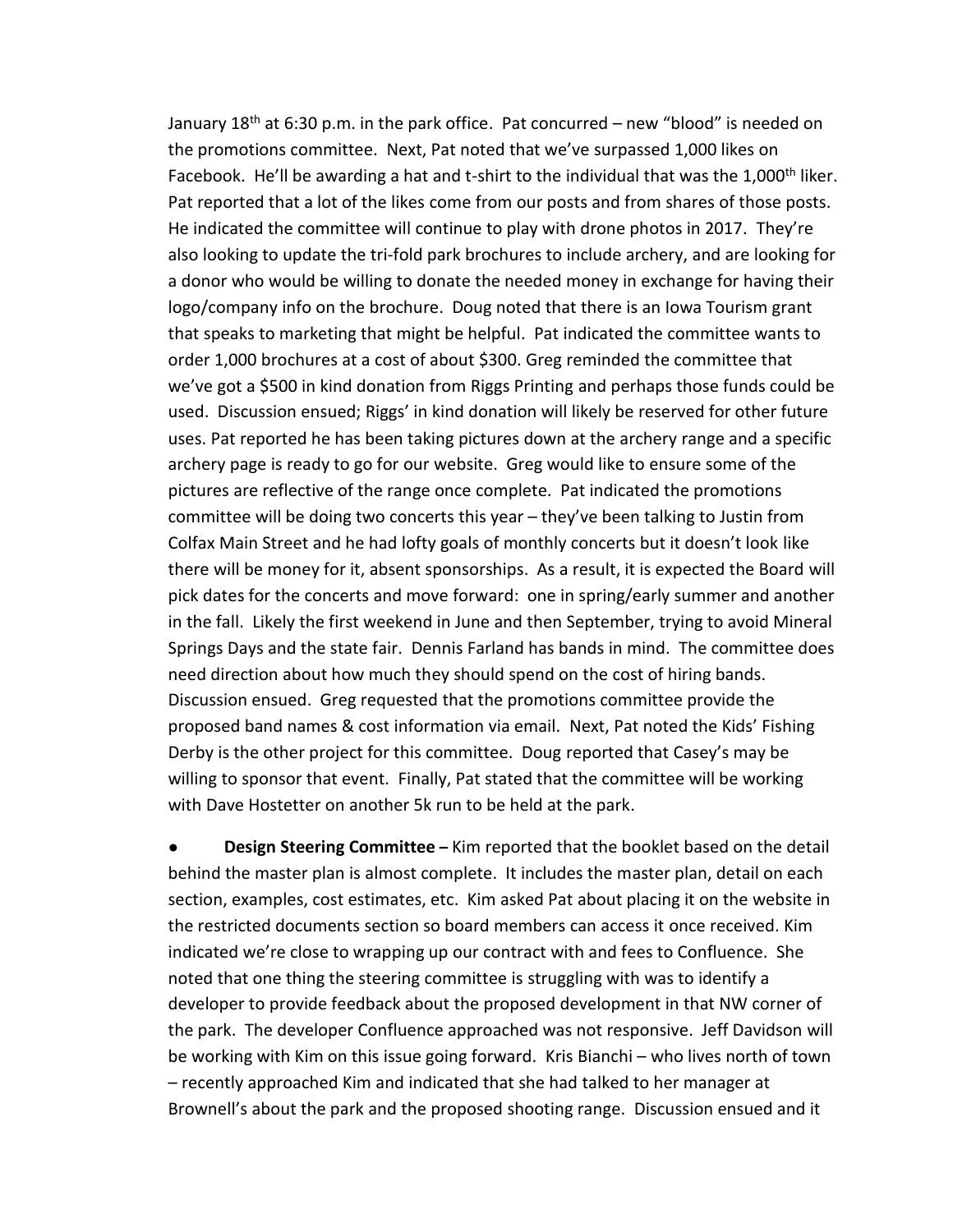was determined that Doug will put together a package to send to Brownell's for its consideration once given the go ahead from Ms. Bianchi. The master design concept had an indoor shooting range at the east end of the park and/or in the Schlosser Trust land. Lastly, Kim reported that Wayne Schlosser was receptive to an easement through his land for the Red Bridge if that project were to go forward.

**● Operations/Planning Committee –** Don Edwards is out ill this evening. Doug reported that there is nothing new to report regarding the running of a water line out to the park and that other relevant subjects will be discussed in detail later. Doug did note that George Dickerson has been in contact with the engineer from Mid-American and will keep him apprised in that regard. Also, George has not yet had time to get back to the Board regarding the numbers for materials costs associated with the water line, but he will get them to Don.

● **Nomination Committee –** Don out ill; no report.

**Update of Archery Range** – Greg reported that it looks like 21st of this month is the best date for the range's opening; the 16th was aggressive and although we're really close, we need the extra time. Greg noted the range will provide eight lanes of shooting. It will have 20 and 30 yard standard range lengths and we can move up those distances for training purposes and children, to 10 feet. The heaters have been installed and work best in weather above 20 degrees. Greg built the last of the target stands today. The Isaac Walton League in Newton donated \$500 (like other \$500 sponsors that entitles them to a 2' x 4' banner) and Greg went out to the League this evening and took a photo with their representative. That will appear in the Jasper County Tribune shortly. Greg noted continued interest in the range – folks are stopping by and sticking their heads in and asking when it'll be open. There's also team interest and league interest. Doug drew the Board's attention to the Range Supervisor duties worksheet provided and a discussion ensued about the position and needed City approval. There will be a brief time frame within which we'll need to staff the range, with Board volunteers, until the City employee starts working in mid-February. Specifically, January 21st through February 14<sup>th</sup>. Doug asked the Board members and volunteers to please sign up for a time slot so that we can have the range staffed until the City employee takes over. Finally, this Saturday, January 14<sup>th</sup> from 12pm to 2pm, folks can be invited come out and take a sneak peek at the range. And Doug encouraged the Board to come out for the official opening on January 21st.

**Block Building Future Use/Remodeling Budget** – Doug indicated he intends to apply for a paint grant through Keep Iowa Beautiful to get the block building painted. Jeff Davidson will work with us on that also.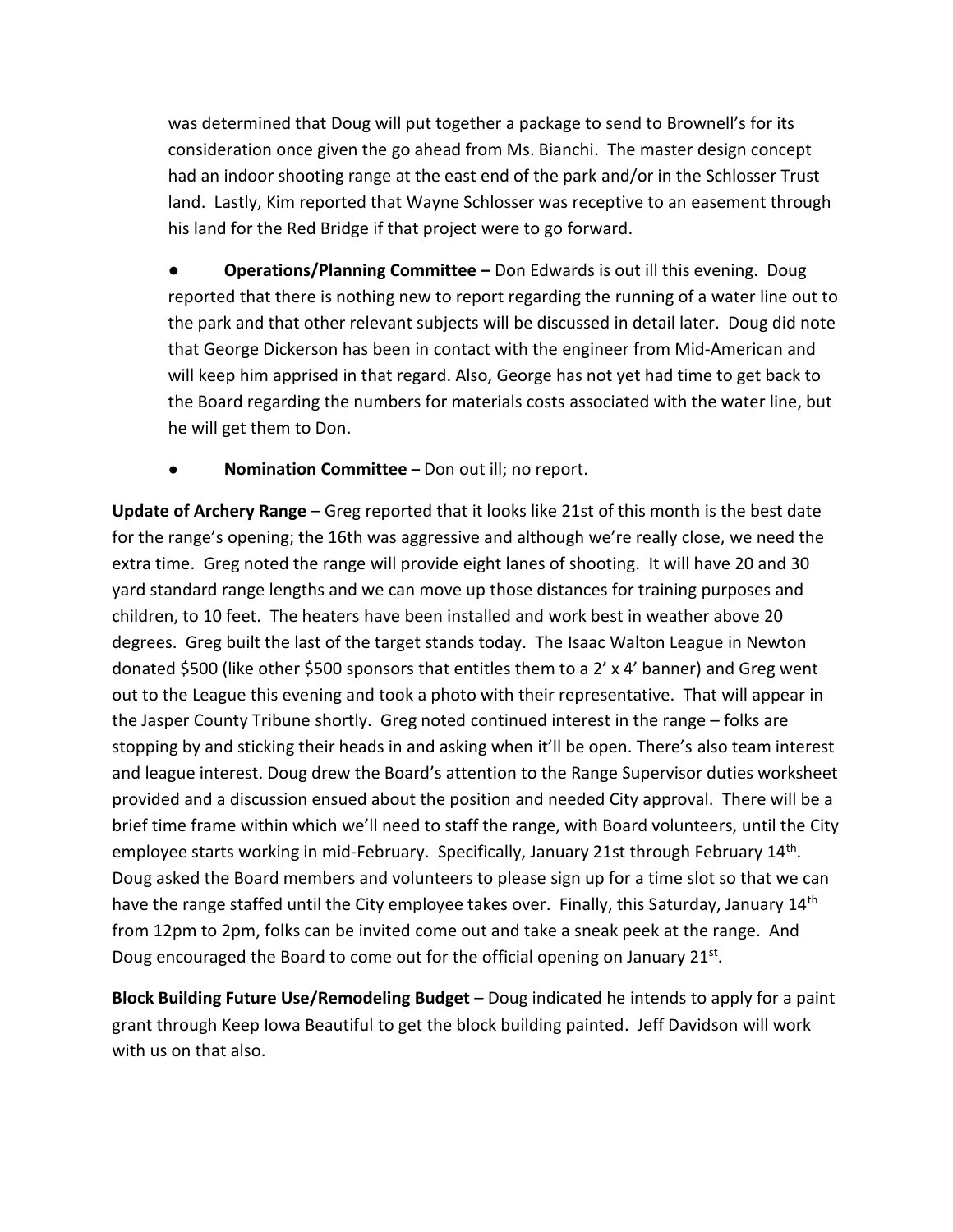**RV Campground Development/Planning Budget –** Doug provided a brief update: the committee will be putting some numbers together with George Dickerson as it relates to a budget for the RV campground. Doug cautioned this won't happen quickly – and it may not be done this year. He also noted that grant applications will be submitted in an effort to gain funds for use in developing an RV campground.

**Capital Campaign Kickoff to Raise \$50,000 for Park Equipment** – Doug reported the capital campaign donations now total \$11,500, after a very recent anonymous donation of three \$500 checks.

**Watercraft Rentals & Bait 2017 –** Kim reported the committee is in limbo because they'd researched insurance costs associated with the park itself operating watercraft rentals and learned it would cost \$2,800 to insure the operation from May through October. Initially, the committee thought an investment of \$10,000 + sponsorships could start it off and become profitable. But the insurance quote may require the committee to re-think it. Is it easier to push to a concessionaire versus run it ourselves?? But we may only see an 8, 10 or 12% profit if using a concessionaire. The committee will continue to research the issue. Doug indicated that he has some prices from Crawdaddy and that he's talked to Dave at Sportsman's Warehouse about the cost of kayaks, canoes. More information in this regard will be reported next month.

**Kum & Go Dog Park Update –** Doug reported that he had previously asked Mike Russell in town for a quote for the fencing materials needed, but he never received a response. Thus, Doug will look into what company provided the fencing used at the dog park in Newton and will seek to get a quote from them.

**Red Bridge Update –** Joe Otto attended and provided the following update. The National Guard is considering possibly moving the bridge to Colfax. They did a move via helicopter of a bridge about 10 years ago. They'll be submitting a package to move the bridge within their own organization; if approved, it would not cost us a dime. This particular program pertains to the move only; it does not include building any new supports or bridge structures. Further, the National Guard will be sending someone out to assess the bridge: can it be moved safely, does it have a place to go, etc. The National Guard contact indicated to Joe that this project presents a "really rare opportunity" for Iowa because this type of move doesn't happen here often. Joe cautioned that a problem may exist where the main span of the Red Bridge is 120 feet long and he's been previously advised that anything over 100 feet may not be moved via helicopter. Joe informed the Jasper County engineer of this and they'll take it into consideration for their own forthcoming report. In sum then, we're in a holding pattern with the National Guard and County as far as surveys go. Joe himself is leaving for Oklahoma on Monday and will be gone for about four months. He recommends that in the interim, the Board figures out where it wants the bridge to be located here in Colfax and to clear any possible legal obstructions.